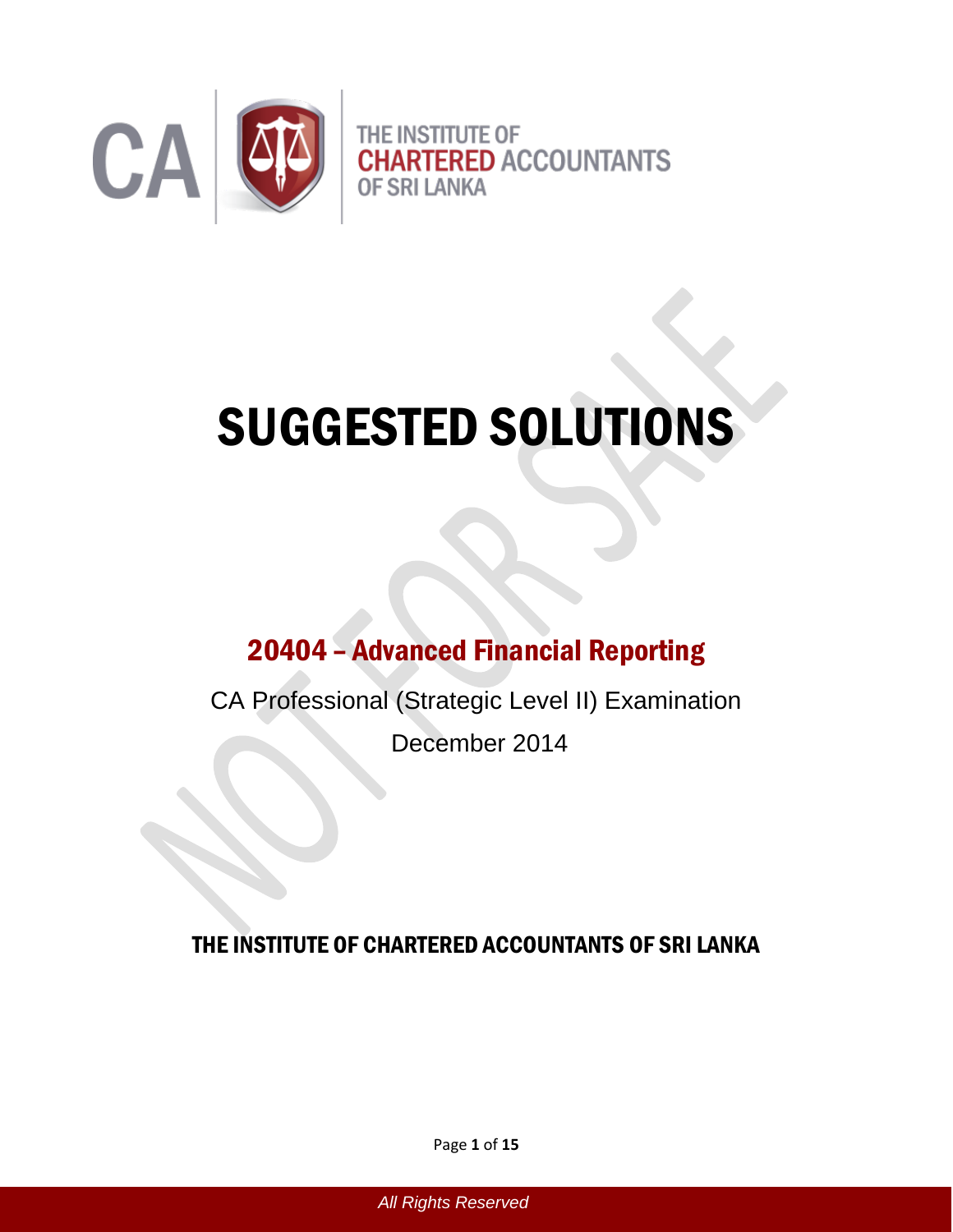(a)

|                                     | <b>SMP</b> | <b>MTL</b> | <b>LRP</b>               | <b>Adjustments</b> | <b>Consolidated</b><br><b>SFP</b> |
|-------------------------------------|------------|------------|--------------------------|--------------------|-----------------------------------|
| <b>Assets</b>                       |            |            |                          |                    |                                   |
| <b>Non-current assets</b>           |            |            |                          |                    |                                   |
| Goodwill                            |            |            |                          | 50,000             | 50,000                            |
| <b>Brand</b>                        |            |            |                          | 135,000            | 135,000                           |
| Property, plant and equipment       | 750,000    | 455,000    | 200,000                  | 37,800             | 1,242,800                         |
| Investment in LRP                   | 150,000    |            |                          | (150,000)          |                                   |
| Investment in associates            |            |            |                          | 114,000            | 114,000                           |
| Investment in MTL                   | 620,000    |            |                          | (620,000)          |                                   |
|                                     | 1,520,000  | 455,000    | 200,000                  |                    | 1,541,800                         |
| <b>Current Assets</b>               |            |            |                          |                    |                                   |
| Inventory                           | 500,000    | 40,000     | 100,000                  | (5,000)            | 535,000                           |
| Amount due from SMP                 |            | 60,000     |                          | (60,000)           |                                   |
| Trade receivables                   | 220,000    | 50,000     | 80,000                   |                    | 270,000                           |
| Cash and cash equivalents           | 60,000     | 10,000     | 50,000                   |                    | 70,000                            |
|                                     | 780,000    | 160,000    | 230,000                  |                    | 875,000                           |
|                                     |            |            |                          |                    |                                   |
| <b>Total assets</b>                 | 2,300,000  | 615,000    | 430,000                  | (498,200)          | 2,416,800                         |
|                                     |            |            |                          |                    |                                   |
| <b>Equity and Liabilities</b>       |            |            |                          |                    |                                   |
| <b>Equity</b>                       |            |            |                          |                    |                                   |
| Stated capital                      | 800,000    | 100,000    | 200,000                  | (100,000)          | 800,000                           |
| <b>Revaluation reserve</b>          | 30,000     | 170,000    | 100,000                  | (120,000)          | 80,000                            |
| <b>AFS Reserve</b>                  | 40,000     |            |                          | (40,000)           |                                   |
| <b>Retained earnings</b>            | 580,000    | 75,000     | 120,000                  | (175,700)          | 479,300                           |
| Other components of equity          |            | 30,000     |                          | (30,000)           |                                   |
|                                     | 1,450,000  | 375,000    | 420,000                  | (465,700)          | 1,359,300                         |
|                                     |            |            |                          |                    |                                   |
| <b>Non-current liabilities</b>      |            |            |                          |                    |                                   |
| <b>Borrowings</b>                   | 600,000    | 230,000    | $\overline{\phantom{a}}$ |                    | 830,000                           |
|                                     | 600,000    | 230,000    |                          |                    | 830,000                           |
|                                     |            |            |                          |                    |                                   |
| <b>Current liabilities</b>          |            |            |                          |                    |                                   |
| Trade and other payables            | 190,000    | 10,000     | 10,000                   | 27,500             | 227,500                           |
| Amounts payable to MTL              | 60,000     |            |                          | (60,000)           |                                   |
|                                     | 250,000    | 10,000     | 10,000                   | (32,500)           | 227,500                           |
|                                     |            |            |                          |                    |                                   |
| <b>Total equity and liabilities</b> | 2,300,000  | 615,000    | 430,000                  | (498,200)          | 2,416,800                         |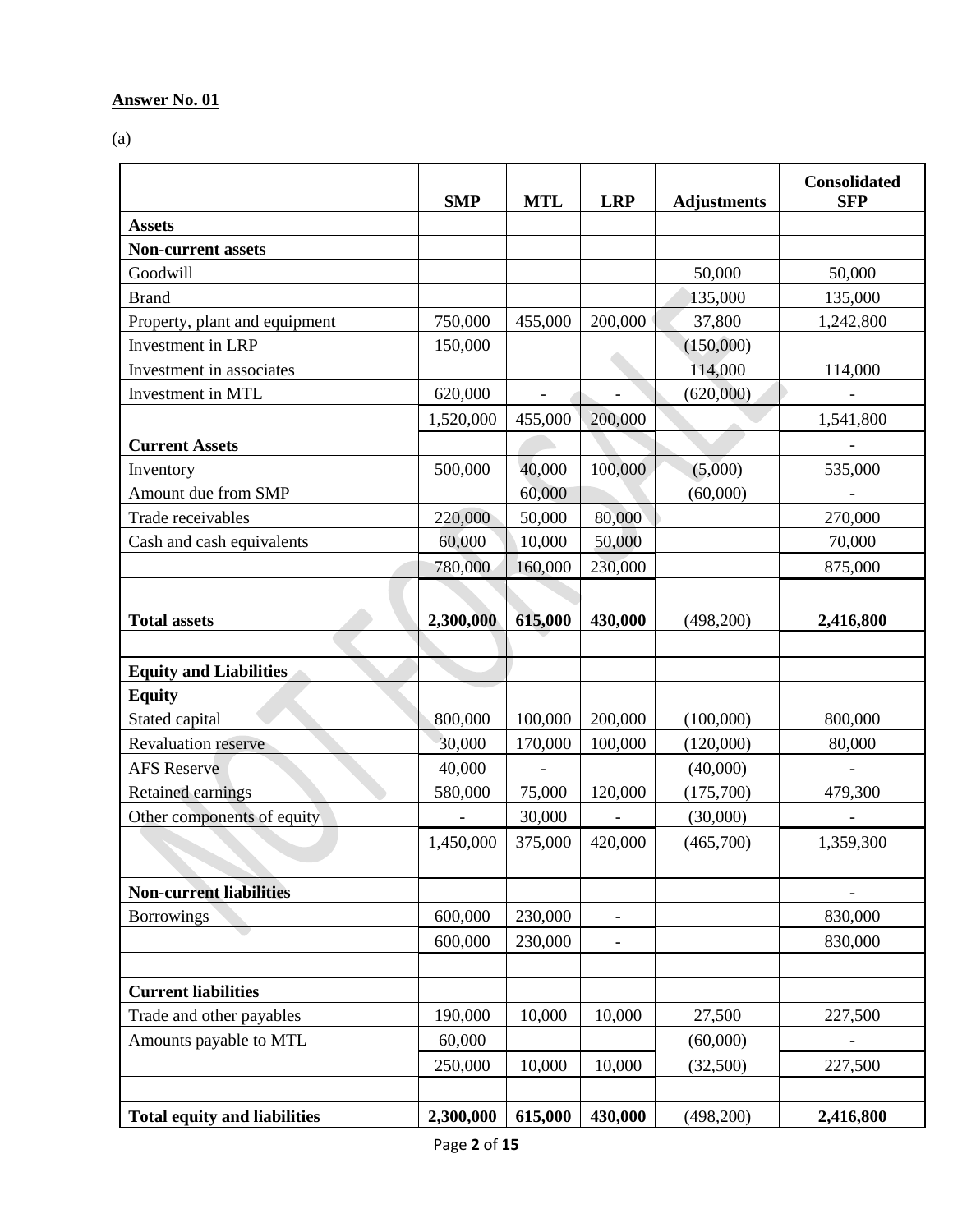| $\mathbf{1}$   | <b>Acquisition of MTL</b>                   |          |           |                          |                                                                                |           |  |
|----------------|---------------------------------------------|----------|-----------|--------------------------|--------------------------------------------------------------------------------|-----------|--|
|                | FV of consideration paid                    |          |           |                          |                                                                                | 500,000   |  |
|                | NCI at FV                                   |          |           |                          | 250,000                                                                        | 12,500    |  |
|                |                                             |          |           |                          |                                                                                | 512,500   |  |
|                | FV of net assets acquired                   |          |           |                          |                                                                                | (462,500) |  |
|                | Goodwill                                    |          |           |                          |                                                                                | 50,000    |  |
|                |                                             |          |           |                          |                                                                                |           |  |
| 1.1            | FV of net assets                            |          |           |                          | 300,000                                                                        |           |  |
|                | <b>Brand</b>                                |          |           |                          | 150,000                                                                        |           |  |
|                | FV of land                                  |          |           |                          | 18,000                                                                         |           |  |
|                | FV of building                              |          |           |                          | 22,000                                                                         |           |  |
|                | Unrecorded tax liability                    |          |           |                          | (27,500)                                                                       |           |  |
|                |                                             |          |           |                          | 462,500                                                                        |           |  |
|                |                                             |          |           |                          |                                                                                |           |  |
| $\overline{c}$ | Acquisition of balance 25% at 31 March 2014 |          |           |                          |                                                                                |           |  |
|                | Additional consideration paid               |          |           |                          |                                                                                | 120,000   |  |
|                | NCI acquired                                |          |           |                          |                                                                                | 12,500    |  |
| 3              | <b>Investment in associate</b>              |          |           |                          |                                                                                |           |  |
| 3.1            | board position.                             |          |           |                          | Investment in LRP is an associate. 25% investment with the ability to secure a |           |  |
|                |                                             |          |           |                          |                                                                                |           |  |
| 3.2            | Total investment as at 31 March 2014        |          |           |                          | 150,000                                                                        |           |  |
|                | AFS reserve<br>(40,000)                     |          |           |                          |                                                                                |           |  |
|                | Profit for the period                       | 1/4/2013 | 31/3/2014 |                          |                                                                                |           |  |
|                | RR                                          | 100,000  | 100,000   | $\overline{\phantom{a}}$ |                                                                                |           |  |
|                | RE                                          | 80,000   | 120,000   | 40,000                   | 10,000                                                                         |           |  |
|                |                                             |          |           |                          |                                                                                |           |  |

Page **3** of **15**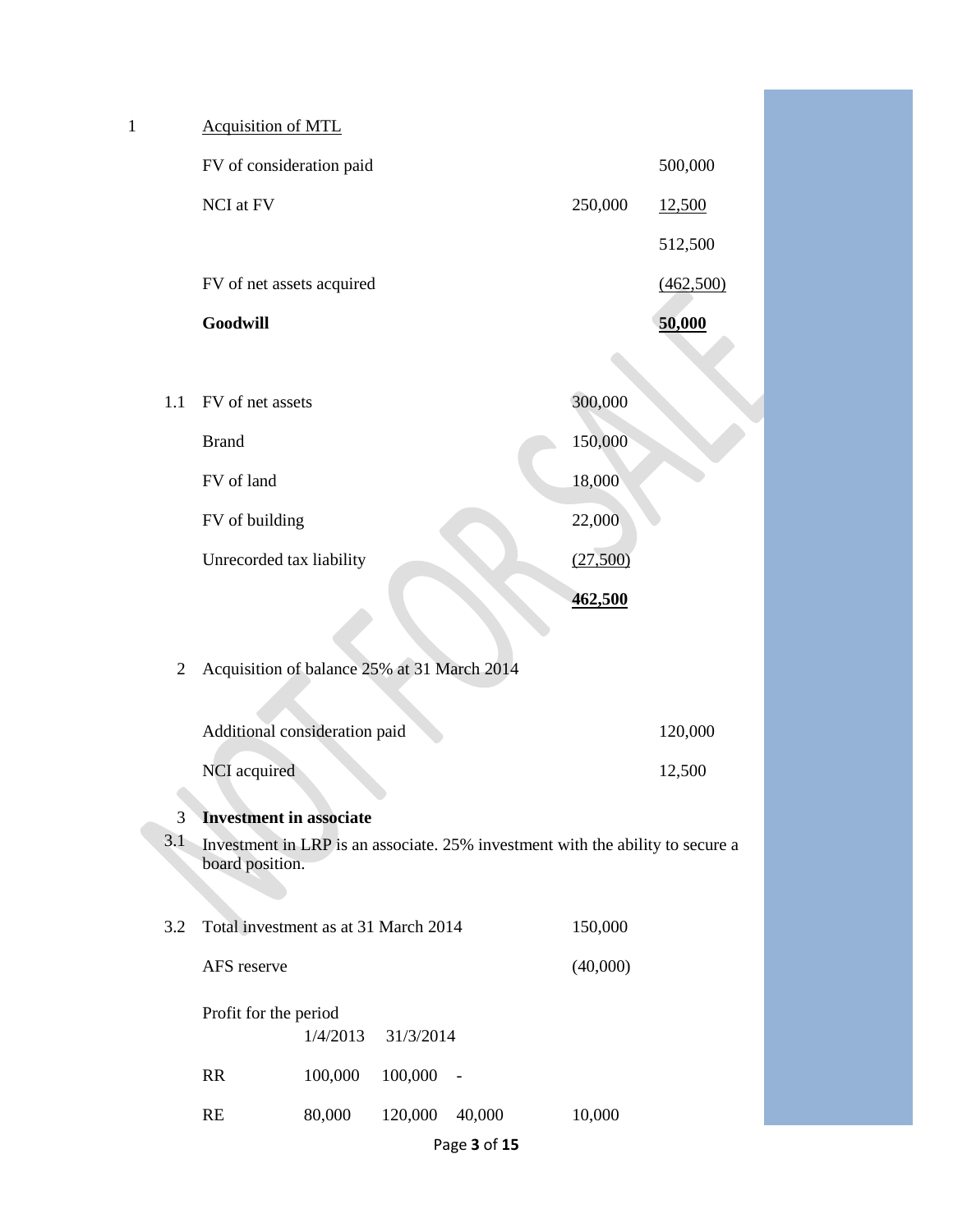|                | Dividend                                   |               | (6,000)   |
|----------------|--------------------------------------------|---------------|-----------|
|                | Equity accounted balance                   |               | 114,000   |
| $\overline{4}$ | <b>Profit reconciliation</b>               |               |           |
| 4.1            | Depreciation of building                   | 22,000        | 2,200     |
| 4.2            | Amortisation of Brand                      | 150,000       | 15,000    |
| 4.3            | Unrealised profits                         |               |           |
|                | Number of stock in hand                    | 5             |           |
|                | Gross profit                               | $(0.2*5mn*5)$ | 5,000     |
| 5              | Inter-company current accounts elimination |               |           |
|                | Amount due from SMP                        |               | 60,000    |
|                | Amounts payable to MTL                     |               | 60,000    |
| 5              | <b>Equity reconciliation</b>               |               |           |
|                | Retained earnings - SMP                    |               | 580,000   |
|                | Profit for the year - MTL                  | 75,000        |           |
|                |                                            | 50,000        | 25,000    |
|                | <b>Additional investment</b>               | (120,000)     |           |
|                | NCI on step acquisition                    | <u>12,500</u> | (107,500) |
|                |                                            |               |           |
|                | Amortisation + Dep <sup>n</sup> .          |               | (17,200)  |
|                | Unrealised gain on inventory               |               | (5,000)   |
|                | Profit on equity accounted investee        |               | 4,000     |
|                |                                            |               | 479,300   |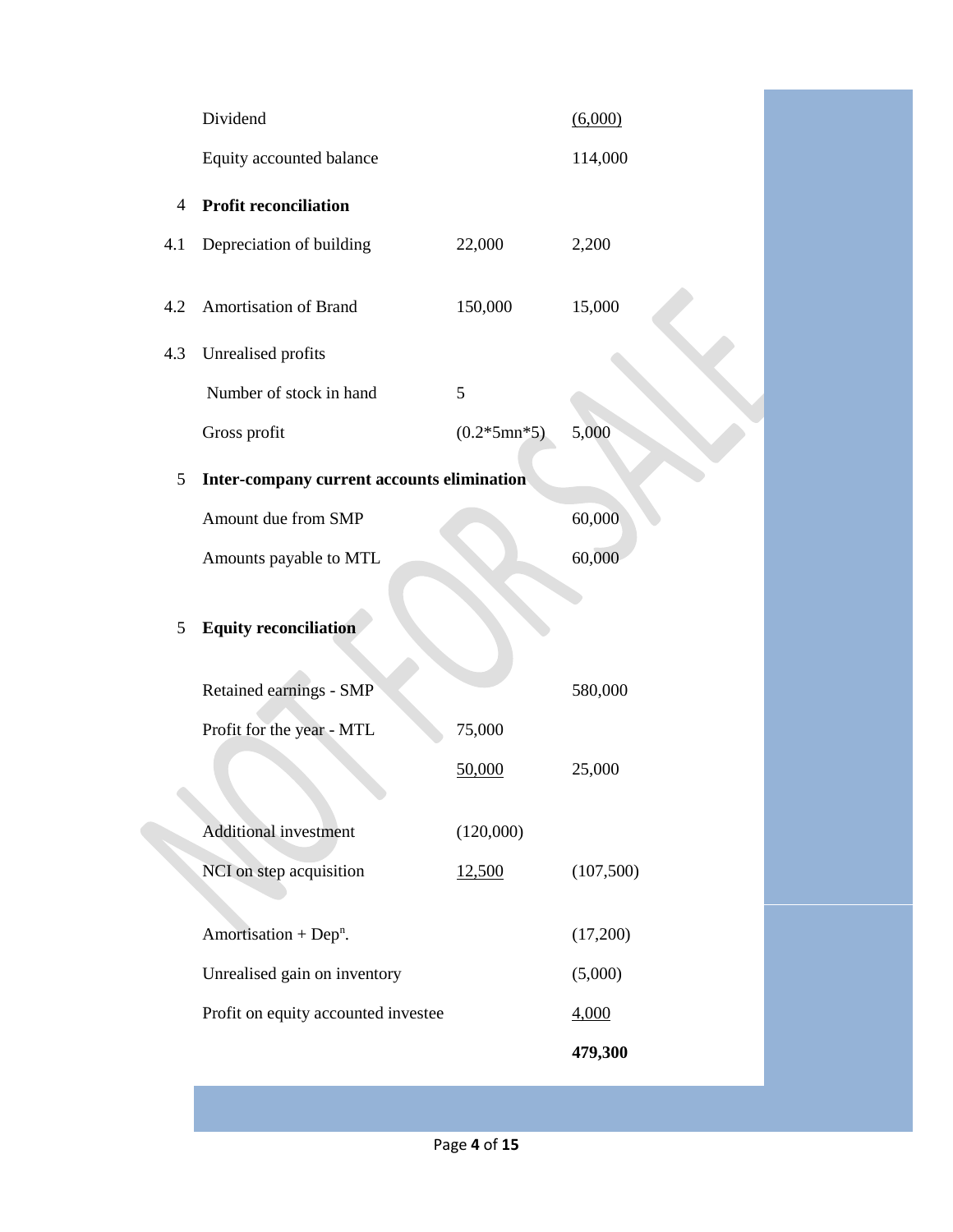(b) (i) This is a joint venture arrangement. Unanimous agreement of all parties is required.

Equity accounting shall be followed.

(ii) This is a subsidiary. Majority of voting rights is with the company.

## **Examiners Comments**

The question number 01 was comprised of 02 parts and was aimed at testing the candidate's knowledge on the followings.

- $\checkmark$  Correct identification of the relationship (subsidiary, associate, join venture)
- $\checkmark$  Computation of goodwill by considering the fair value of assets and liabilities and unrecorded assets and liabilities
- $\checkmark$  Recognition of non-controlling nearest fair values
- $\checkmark$  Accounting for investment in associate and subsidiary
- $\checkmark$  Adjustment required on intercompany on preparation of consolidated financial statements

The overall average mark of the candidates for the question was around 20

## **Comment**

In part (a) of the question, the students were asked to prepare the consolidated statement of financial position after making necessary adjustments.

Most of the candidates have done well in this and were able to score average around 17 marks for the part (a). However considerable number of candidates were unable to arrive at the accurate Goodwill figure as they were not using the full consolidation method. Instead they have applied the % of ownership on the total adjusted NAV and then arrived of the incorrect goodwill amount. Similarly considerable number of students have made mistakes with the computation of NCI at fair value. Therefore, the above 02 points indicate the candidate's limited of knowledge on the accounting for NCI at fair value.

However candidates were able to demonstrate a satisfactory level of knowledge on the rest of the question such as elimination of intercompany transactions, elimination of unrealized profit, consolidation of result of the subsidiary etc. were addressed well by the candidates.

Part (b) of the question was perfectly designed to identify the candidate's ability to recognize the associate joint venture relationship correctly. The average mark for this part was around 03.

Many candidates identify first scenario mistakenly as an associate relationship instead of joint venture. A few candidates were recognized it as a subsidiary as well indicating confusions in identifying joint venture relationships.

A few students have made mistakes with  $2<sup>nd</sup>$  scenario by identifying it as an associate where relationship was a subsidiary.

It was noted that a considerable number of students have wasted their valuable time on writing requirements of corporate governance for above 02 parts whereas the question was directly required them to indicate financial statement implication.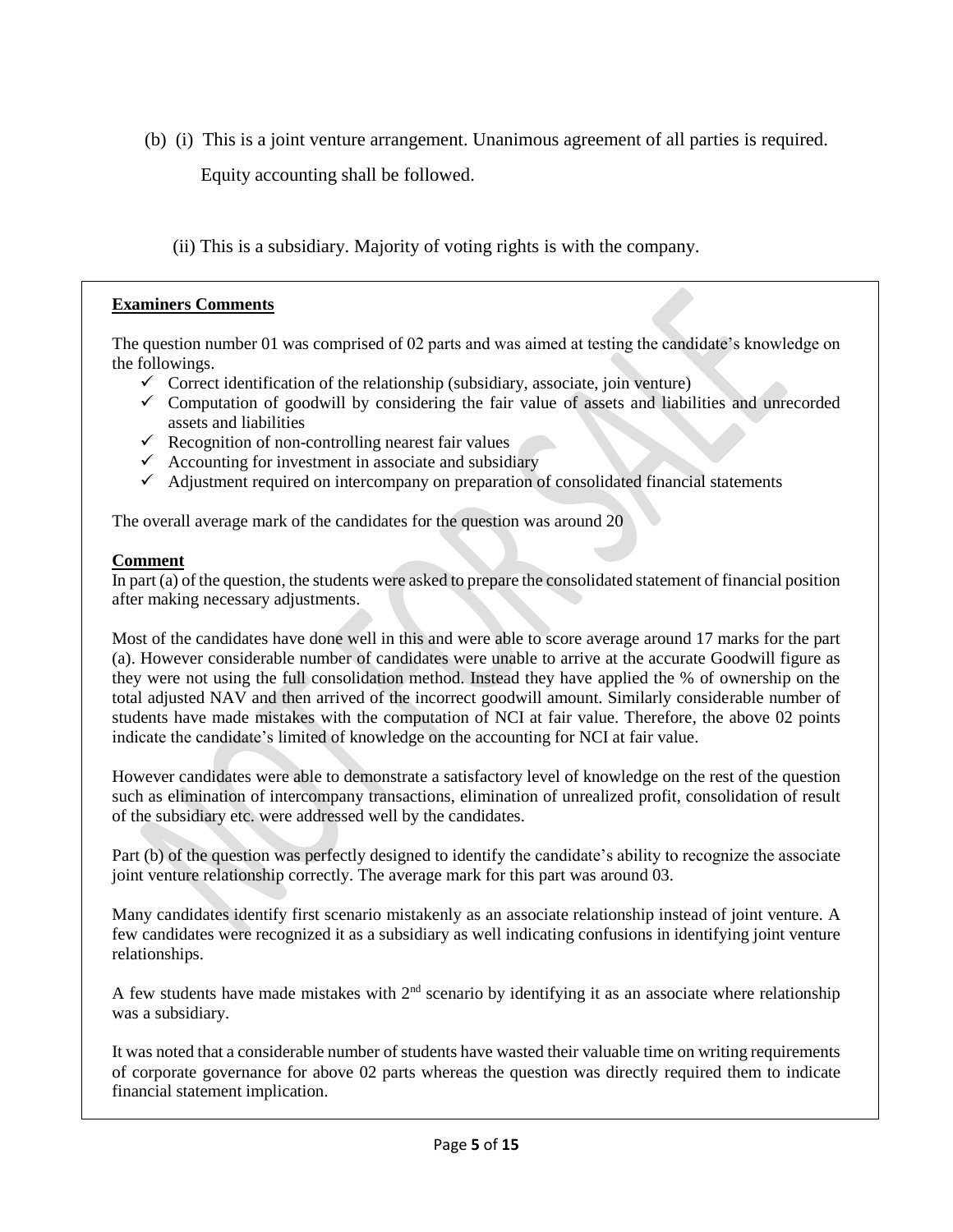(a) Rationally cannot agree.

Before the LKAS 17 amendment in 2011, the rational provided by the Sector Financial controller was right.

However, as per LKAS 17,

When a lease includes land and building elements, an entity assesses the classification of each element as finance or an operating lease separately. In determining whether the land element is an operating or a finance lease, an important consideration is that land normally has an indefinite economic life.

As the land component is significant in Subsidiary A, it should assess the lease classification separately for land and building.

In performing its assessment, Subsidiary A should unbundle the lease rentals to land and building

- (b) Entities are permitted to treat interests held under operating leases as investment property provided that;
	- (i) they would otherwise meet the definition of investment property and
	- (ii) that the fair value model is applied.

This classification alternative is available on a property-by-property basis so that the entity need not classify all property interests held under operating leases as investment property.

However, LKAS 40 requires that once one operating leasehold interest is classified as an investment property, all property classified as investment property must be accounted for under the fair value method.

These leasehold interests are also considered as the same disclosure requirements as other investment properties.

LKAS 17 requires leases to be separated into land and building components, subject to this being possible or the land element being material. If the interest is to be an investment property carried at fair value, there is no requirement to separate the land and building elements of the lease.

(c) Impairment = Amortised cost – DCF (or PV of future cash flows)

 $DCF = 60$  m x D.F. (3 years,  $10\% = 60$  x  $0.751 = 45$ m

Impairment allowance  $= 80 - 45 = \text{Rs.} 35$  million

- (d) Interest income for the year ending 31 March  $2015 = \text{Rs. } 45 \text{ m} \times 10\%$  $=$  Rs. 4.5 m
- (e) A hedging relationship qualifies for hedge accounting if, and only if, all of the following conditions are met:
	- at the inception of the hedge there is **formal designation** and documentation both of the hedging relationship and the entity's risk management objective and strategy for undertaking the hedge;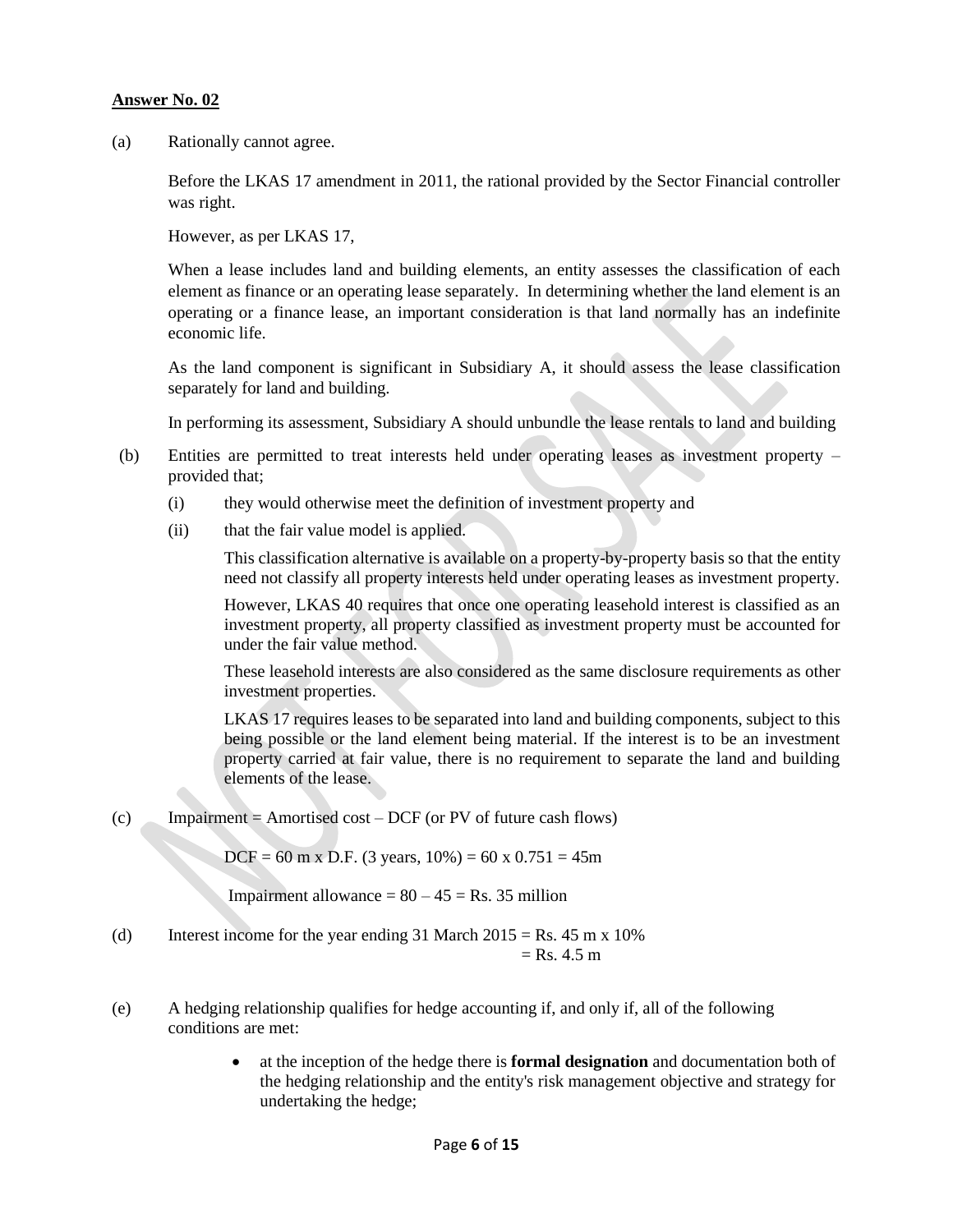- **the hedge is expected to be highly effective** in achieving offsetting changes in fair value or cash flows attributable to the hedged risk, consistently with the originally documented risk management strategy for that particular hedging relationship;
- **a forecast transaction** that is the subject of a cash flow hedge must be **highly probable** and must present an exposure to variations in cash flows that could ultimately affect net profit or loss;
- **the effectiveness of the hedge can be reliably measured**, i.e. the fair value or cash flows of the hedged item that are attributable to the hedged risk and the fair value of the hedging instrument can be reliably measured
- **the hedge is assessed on an ongoing basis** and determined actually to have been highly effective throughout the financial reporting periods for which the hedge was designated.

#### **General comment**

This question contains 25 marks 71% of the candidates scored marks between  $10/25 - 20/25$ . 99% of candidates attempted for this question and only 1% got zero marks. (Based on the scripts marked) Accordingly the performance of the students is good.

This is a question with five parts and was tested candidates' knowledge on SLFRS & its practical application in various scenarios.

In part (a) it is required to apply LKAS 17 Leases and state whether the sector finance controller's view is agreeable or not, regarding separating land & building lease components part (b) tests the knowledge of identifying land & building obtained under operating leases as investment properties part (c) tests the calculation of impairment allowance in a situation where there are objective evidence of incurred loss relating to loan receivables and part (d) is a basic calculation question of interest income of the loan in part (c). Last part (e) ask about qualifying conditions for a valid cash flow hedge it is a completely theory question.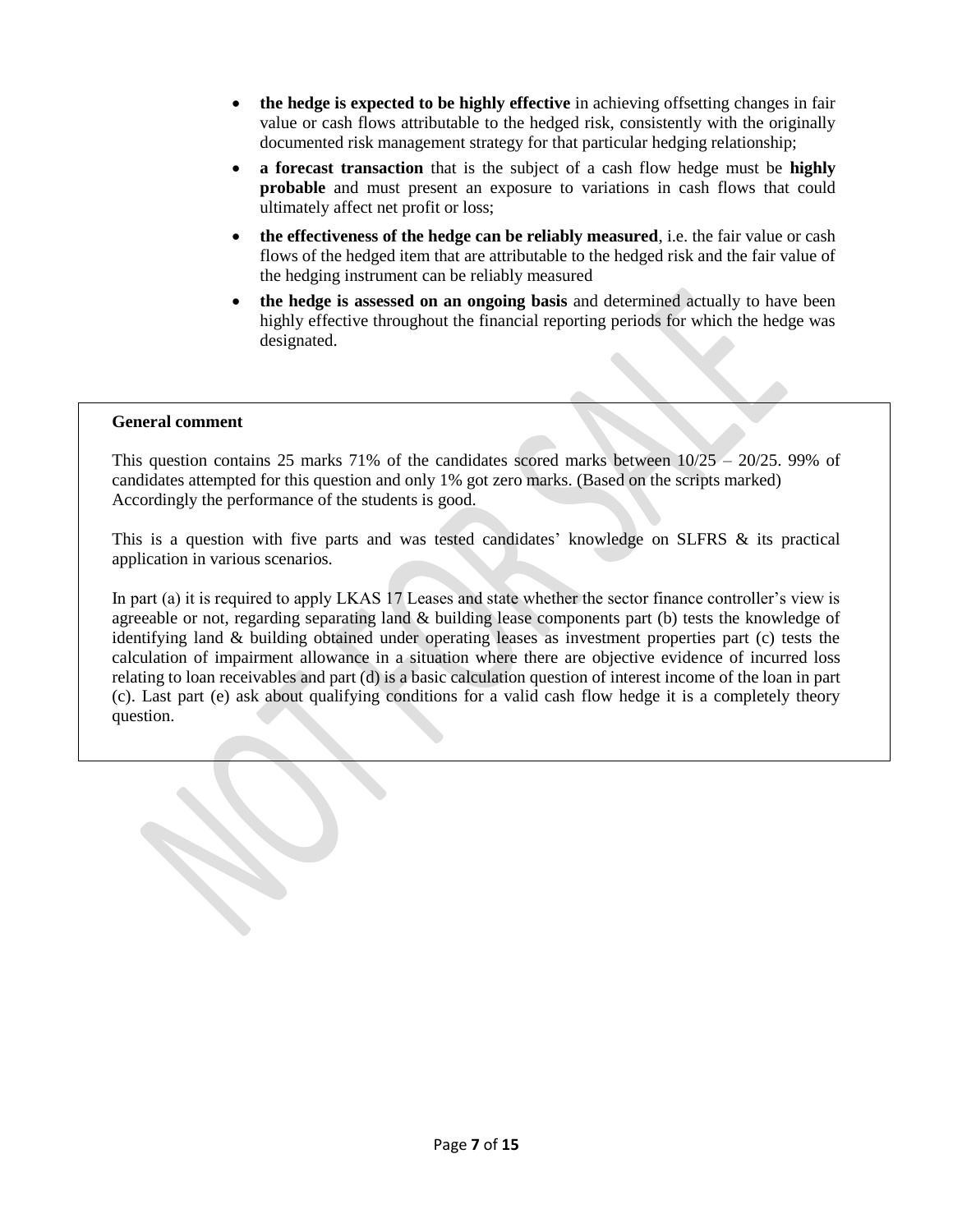|                     |           | Gama            | <b>Mega</b>     |
|---------------------|-----------|-----------------|-----------------|
|                     |           | <b>Rs. '000</b> | <b>Rs. '000</b> |
| Revenue             |           | 120,000         | 205,000         |
| Cost of sales       |           | (105,000)       | (180,000)       |
| Gross profit        |           | 15,000          | 25,000          |
|                     |           |                 |                 |
| Operating expenses  |           | (2,400)         | (5,000)         |
| Finance cost        | Loan      | (2,100)         | (3,000)         |
|                     | <b>OD</b> |                 | (100)           |
|                     | lease     |                 | (2,900)         |
| Profit before tax   |           | 10,500          | 14,000          |
| Income tax          |           | (1,500)         | (4,000)         |
| Profit for the year |           | 9,000           | 10,000          |
|                     |           |                 |                 |
| Dividend paid       |           | 2,500           | 7,000           |

## **Income statements for the year ended 31 March 2014**

## **Statements of financial position as at 31 March 2014**

|                              | Gama            | <b>Mega</b>     |
|------------------------------|-----------------|-----------------|
| Assets                       | <b>Rs. '000</b> | <b>Rs. '000</b> |
| Non-current assets           |                 |                 |
| Freehold factory             | 44,000          |                 |
| Owned plant                  | 50,000          | 22,000          |
| Leased plant                 |                 | 53,000          |
|                              | 94,000          | 75,000          |
|                              |                 |                 |
| <b>Current assets</b>        |                 |                 |
| Inventory                    | 20,000          | 36,000          |
| Trade receivable             | 24,000          | 37,000          |
| <b>Bank</b>                  | 6,000           |                 |
|                              | 50,000          | 73,000          |
| <b>Total assets</b>          | 144,000         | 148,000         |
|                              |                 |                 |
| <b>Equity and Liability</b>  |                 |                 |
| Equity shares of RS.1 each   | 20,000          | 20,000          |
| Property revaluation reserve | 9,000           |                 |
| Retained earnings            | 26,000          | 8,000           |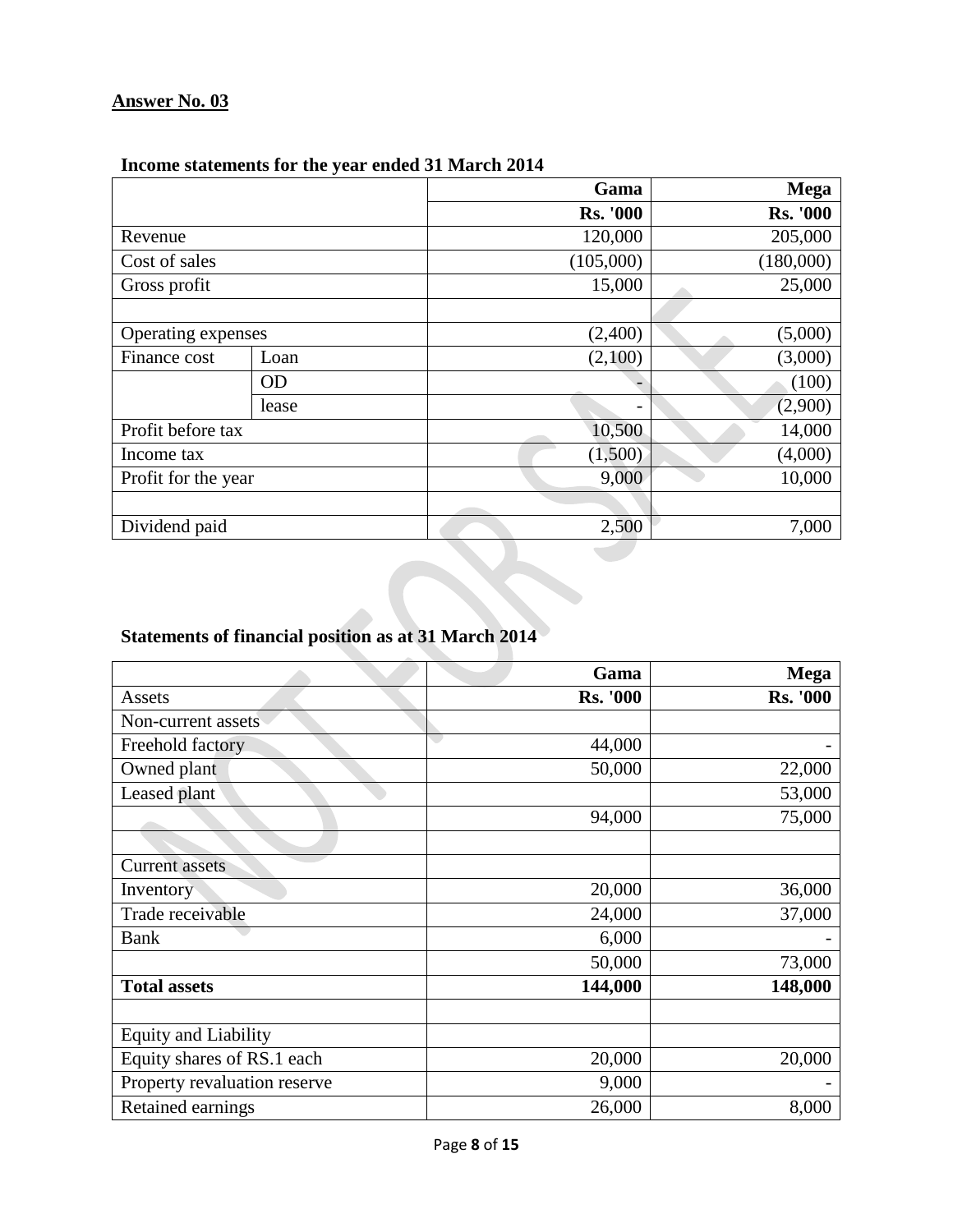|                                   | 55,000  | 28,000  |
|-----------------------------------|---------|---------|
| Non-current liabilities           |         |         |
| Finance lease                     |         | 32,000  |
| 7% Loan                           | 30,000  |         |
| 10% loan                          |         | 30,000  |
| Deferred tax                      | 6,000   | 1,000   |
| Government grant                  | 12,000  |         |
|                                   | 48,000  | 63,000  |
| <b>Current liabilities</b>        |         |         |
| <b>Bank OD</b>                    |         | 12,000  |
| Trade payable                     | 31,000  | 38,000  |
| Government grant                  | 4,000   |         |
| Finance lease                     |         | 5,000   |
| Tax                               | 6,000   | 2,000   |
|                                   | 41,000  | 57,000  |
| <b>Total equity and liability</b> | 144,000 | 148,000 |

(a)

|                                                               |              |              |           |        | <b>Workings</b> |        |             |       |
|---------------------------------------------------------------|--------------|--------------|-----------|--------|-----------------|--------|-------------|-------|
|                                                               |              |              |           | Gama   |                 |        | <b>Mega</b> |       |
|                                                               | Gama         | <b>Mega</b>  | ${\bf N}$ | D      |                 | N      | D           |       |
| Return on year end capital<br>employed (ROCE)                 | 14.8%        | 21%          | 12600     | 85000  | 14.8%           | 20000  | 95000       | 21%   |
| Pre-tax return on equity (ROE)                                | 19.1%        | 36%          | 10500     | 55000  | 19.1%           | 10000  | 28000       | 36%   |
| Net asset (total assets less current<br>liabilities) turnover | 1·2<br>times | 2.3<br>times | 120000    | 103000 | 1.2             | 205000 | 91000       | 2.3   |
| Gross profit margin                                           | 12.5%        | 12.2%        | 15000     | 120000 | 12.5%           | 25000  | 205000      | 12.2% |
| Operating profit margin                                       | 10.5%        | 9.8%         | 12600     | 120000 | 10.5%           | 20000  | 205000      | 9.8%  |
| Current ratio                                                 | 1.2:1        | 1.3:1        | 50000     | 41000  | 1.2             | 73000  | 57000       | 1.3   |
| Closing inventory holding period                              | 70 days      | 73<br>days   | 20000     | 105000 | 70              | 36000  | 180000      | 73    |
| Trade receivables' collection<br>period                       | 73 days      | 66<br>days   | 24000     | 120000 | 73              | 37000  | 205000      | 66    |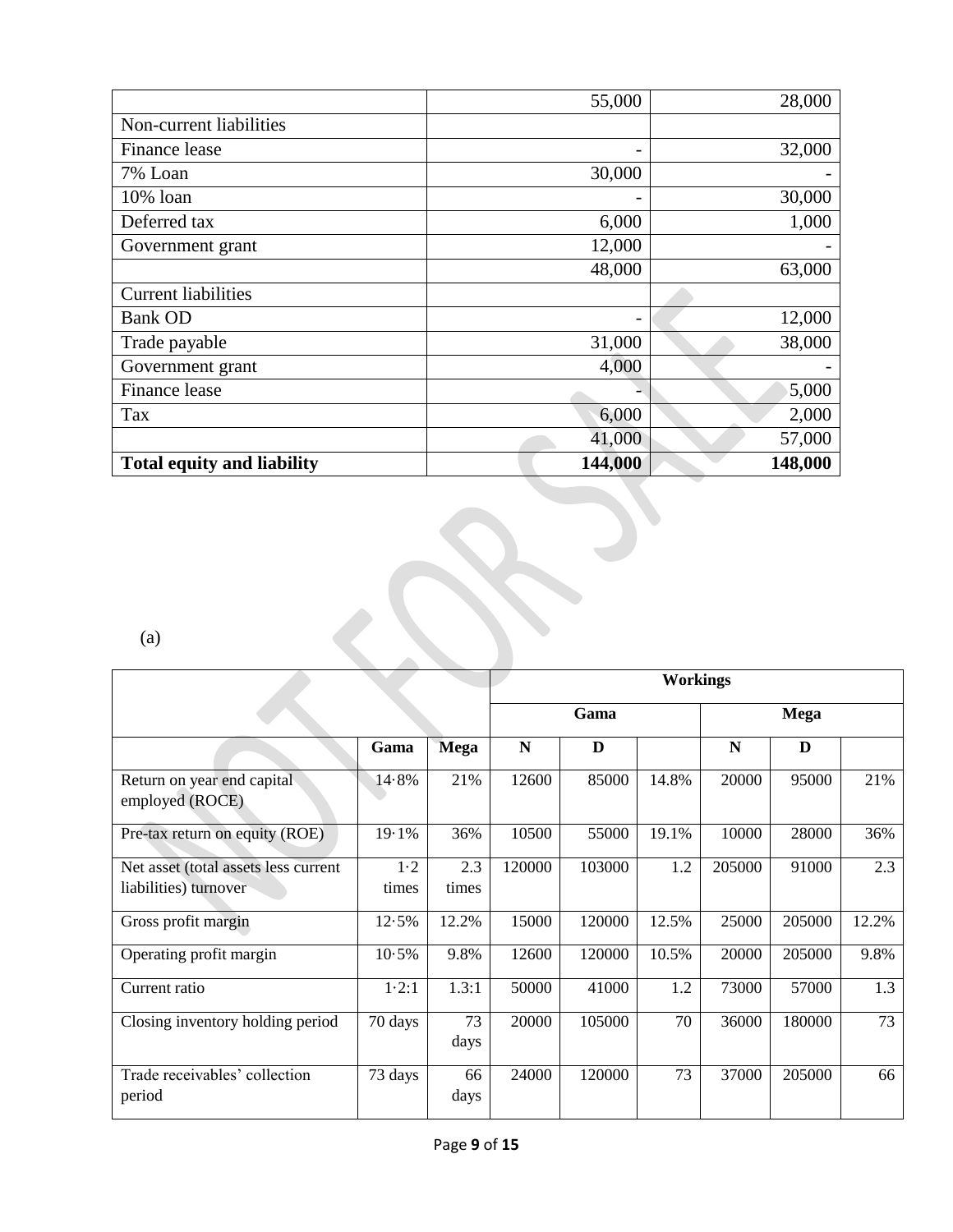| Trade payables' payment period | 108          | 77           | 31000 | 105000 | 108   | 38000 | 180000 | 77  |
|--------------------------------|--------------|--------------|-------|--------|-------|-------|--------|-----|
| (using cost of sales)          | days         | days         |       |        |       |       |        |     |
| Gearing                        | 35.3%        | 74%          | 30000 | 85000  | 35.3% | 67000 | 90000  | 74% |
| Interest cover                 | 6 times      | 3<br>times   | 12600 | 2100   | 6     | 20000 | 6000   | 3   |
| Dividend cover                 | 3.6<br>times | 1.4<br>times | 9000  | 2500   | 3.6   | 10000 | 7000   | 1.4 |

#### (b) Analysis

#### **Liquidity**

Mega's current ratio is marginally better than Gama's. Also it has better debtors collection period and creditors settlement period.

However, the inventory holding period of Mega is marginally higher than Gama.

#### **Gearing**

Even though return on equity of Mega is higher than Gama, Mega is highly geared.

It has a poor interest cover and dividend cover.

A large OD balance is also noted.

A heavily geared position could be risky. It increases the risk of failing to meet the loan covenant

#### **Turnover**

Asset turnover ratio of Mega is higher than Gama. This is mainly due to low assets position in Mega books. Mega does not have free-hold assets.

#### **Profitability**

Profitability ratios of Gama are slightly higher than Mega. However this is only marginal Mega's return on equity appears to be higher than Gama's. This is due to the fact that equity employed by Mega is lower than Gama

Gama has a higher dividend payout ratio. There are no reserves are retained for future investments.

Mega is not in its own property. It may be on a property that is on an operating lease. This raise doubt about continuity

|           | Gama  | Mega   |
|-----------|-------|--------|
| Cost/FV   | 80000 | 175000 |
| CV.       | 41000 | 75000  |
| Acc. Dep. | 39000 | 100000 |
|           | 51%   | 43%    |

Gama may have to invest in fixed assets in the near future, as 50% of the assets are already used. However, it appears that there are adequate funds to invest in Gama.

With the above analysis it is advisable to invest in Gama.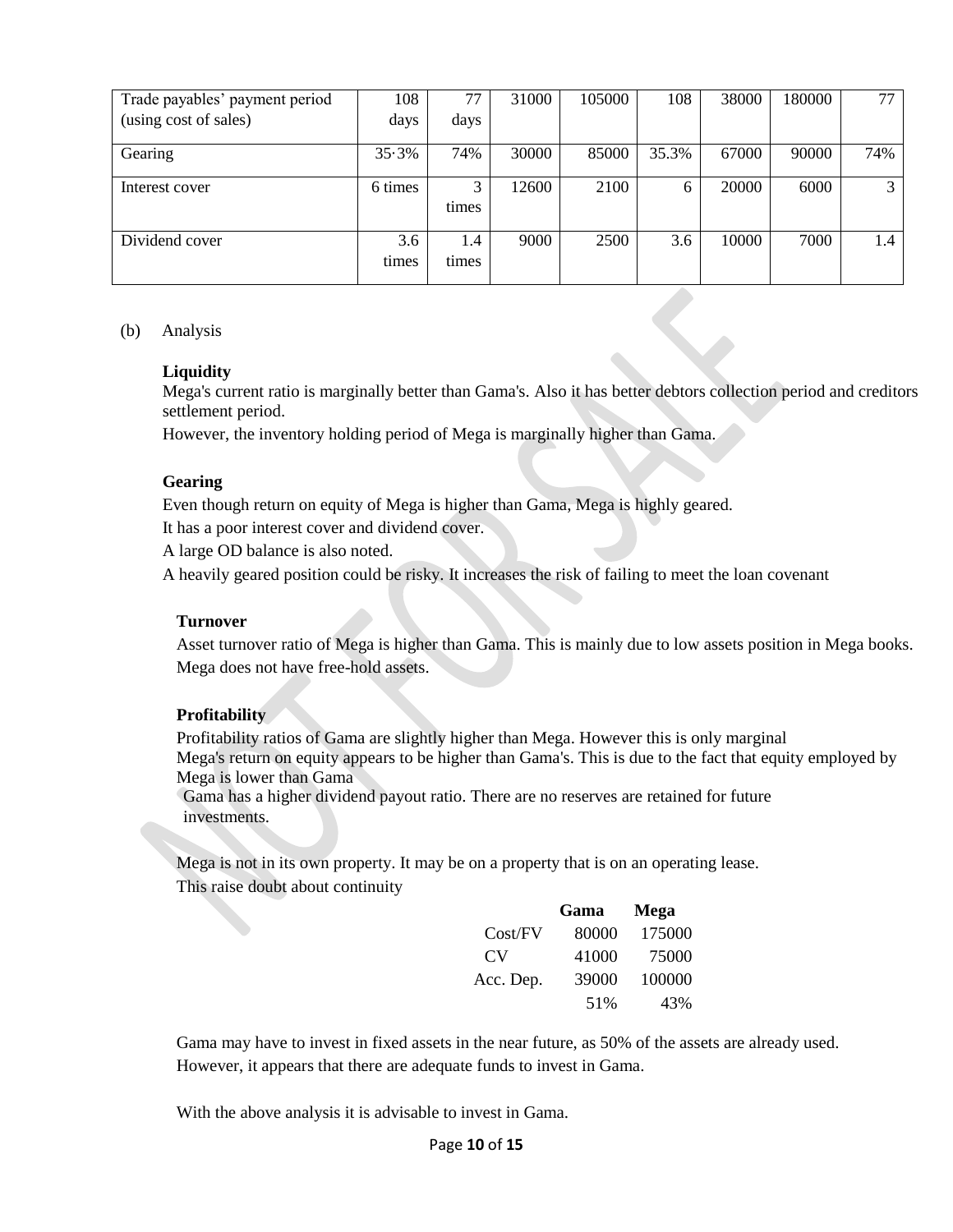- (i) Financial accounting information is affected by estimates and assumptions. Accounting standards allow different accounting policies, which impair comparability and hence ratio analysis is less useful in such situations.
- (ii) Ratio analysis explains relationships among past information while users are more concerned about current and future information.

| <b>General Comment</b>       |                                                                                                                                                                                                                                                                                                                                                                                                                                                                                                                                                                                                                                                                               |
|------------------------------|-------------------------------------------------------------------------------------------------------------------------------------------------------------------------------------------------------------------------------------------------------------------------------------------------------------------------------------------------------------------------------------------------------------------------------------------------------------------------------------------------------------------------------------------------------------------------------------------------------------------------------------------------------------------------------|
| Question No 03               | This question has been set to test the theoretical knowledge of the<br>candidates on the topics of financial statement, Ratio Analysis and (chapters<br>10 and 11 of the study text) and how they apply it to the practical situation.<br>This question consists of 3 parts namely,<br>(a) calculation of very basic 12 ratios of company MEGA<br>(b) Evaluation of relative performance and financial position of two given<br>companies MEGA & GAMA<br>(c) To explain limitation of ratio analysis and to indicate other useful<br>information for the intended purpose                                                                                                     |
| Performance of the candidate | It appears that this question found one of the easiest<br>questions tested during the past few examination under the<br>topic of ratio analysis and interpretation by perusing nearly<br>320 scripts. It was observed that performance of the<br>candidates (average marks gained by candidates in number)<br>have been far ahead than the previous examination.<br>There were number of candidates who were able to get in the<br>range of 20-24 marks out of 25 allocated to this question.                                                                                                                                                                                 |
| Part (a)                     | Majority of candidates were able to get all 10 marks<br>allocated for this part. Some candidates lost a few marks due<br>to errors made in calculating ROCE, Pre Tax ROCE and<br>gearing Ratio.<br>After tax return of 10 million used to arrive at the pretax<br>return on equity with regard to candidates of ROCE and<br>include the current portion of Finance lease outstanding<br>balance of Rs.5 M under capital employed. This basic error<br>had been made even after it was clearly stated in the<br>question.<br>For calculation of some of the ratios of the company Mega<br>values amounts appearing under GAMA has been used by a<br>fair number of candidates. |

(c)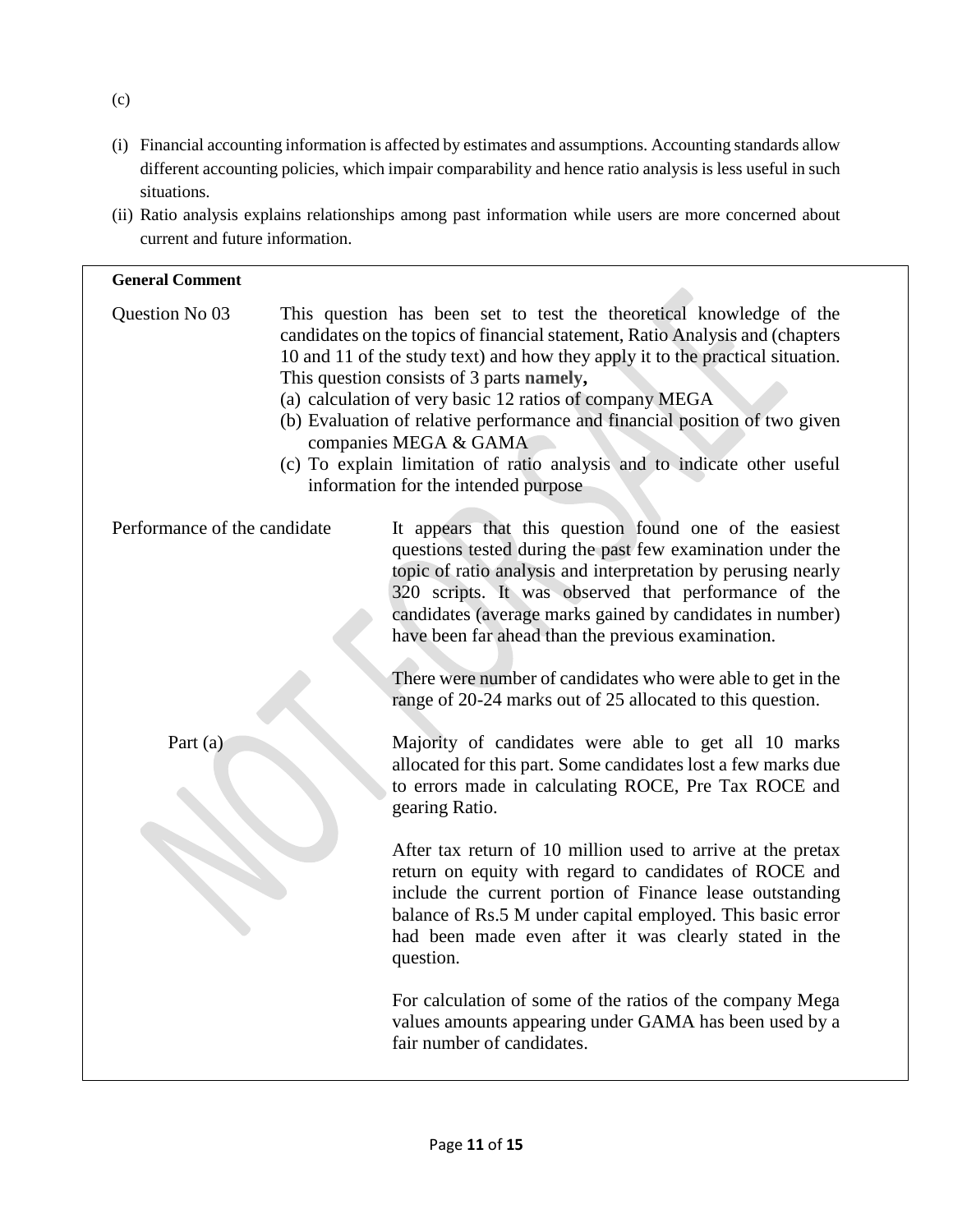Apart from those errors all other ratios have been calculated correctly and it appears that time management have been done well in answering the question. Part (b) It is observed that a lot of answers are of good quality and more comprehensive. Some of them were more analytical relevant to decisions and informative. It is also observed that even though some candidates correctly calculated the relevant ratios, they were unable to explain the possible causes for variations of ratios between GAMA and MEGA. Even after analyzing the ratios some of them were unable to explain the effect of those (ie. longer cash operating cycle of MEGA is better than the shorter cash operating cycle of GAMA and vice – versa) just stating that MEGA ROE is better than GAMA which is not sufficient. Unlike the answers to part (a) a fair number of candidates were unable to gain satisfactory level of marks for this part. Part (c) For the reasons mentioned in the 2<sup>nd</sup> phase of this repot, majority of candidates answered only for one sub sections of this part. As a result of this, a fair number of candidates lost an opportunities to gain easy 2 marks. On the overall performance of the candidates (based on nearly 320 scripts marked) an average number of candidates were able to score 17 out of 25 marks allocated for this question (ie. 68%)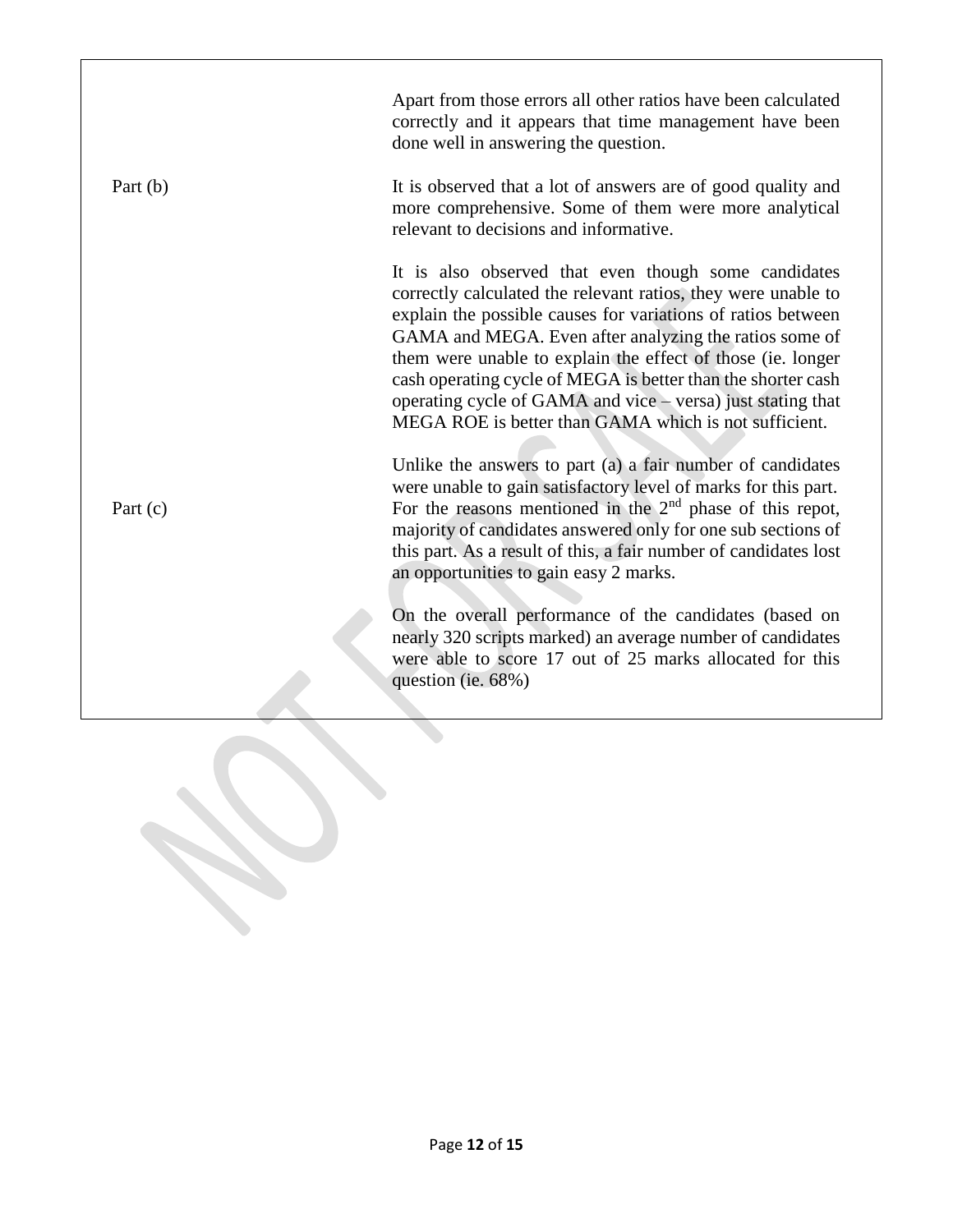(a)

- Integrity Straightforward and honest
- Objectivity Not to be bias and should not be in conflicting of interest and influence
- Professional competence and due care Maintain professional knowledge
- Confidentiality Maintain confidentiality of information
- Professional behavior Comply with relevant laws and regulations
- (b) AFR study guide, Chapter 12. 5.1

| Strategy and analysis                    | High level of stg. view of the entity's<br>relationship to sustainability. |
|------------------------------------------|----------------------------------------------------------------------------|
| Organisational profile                   | Organisation's structure, brands, location,<br>operations, etc.            |
| Report parameters                        | Reporting period, materiality, report<br>boundaries etc.                   |
| Governance, commitments and engagement   | Governance structure, commitment to<br>external environment                |
| Mgt. approach and performance indicators | Organised by economic, environmental, and<br>social categories.            |

## **General comment**

Though the average marks scored for this question is fair, the candidates' performance was variable. This is a two parts question which tests the ability of the candidates to present principles and GRI published guidelines on sustainability reporting.

In part (a) candidates were required to answer the fundamental principles set out in the code of ethics – 2010. Part (b) required to state five sections that a sustainability report should contain and explain the content of each of the sections.

## **Specific comments**

#### Part (a)

Many candidates had answered well as expected, however limited number of them did not know basic fundamental principles.

Part (b)

Number of candidates had failed to understand the question properly. Therefore the answer had been limited to one area in sustainability reporting and accordingly explained environment, economic and social aspects.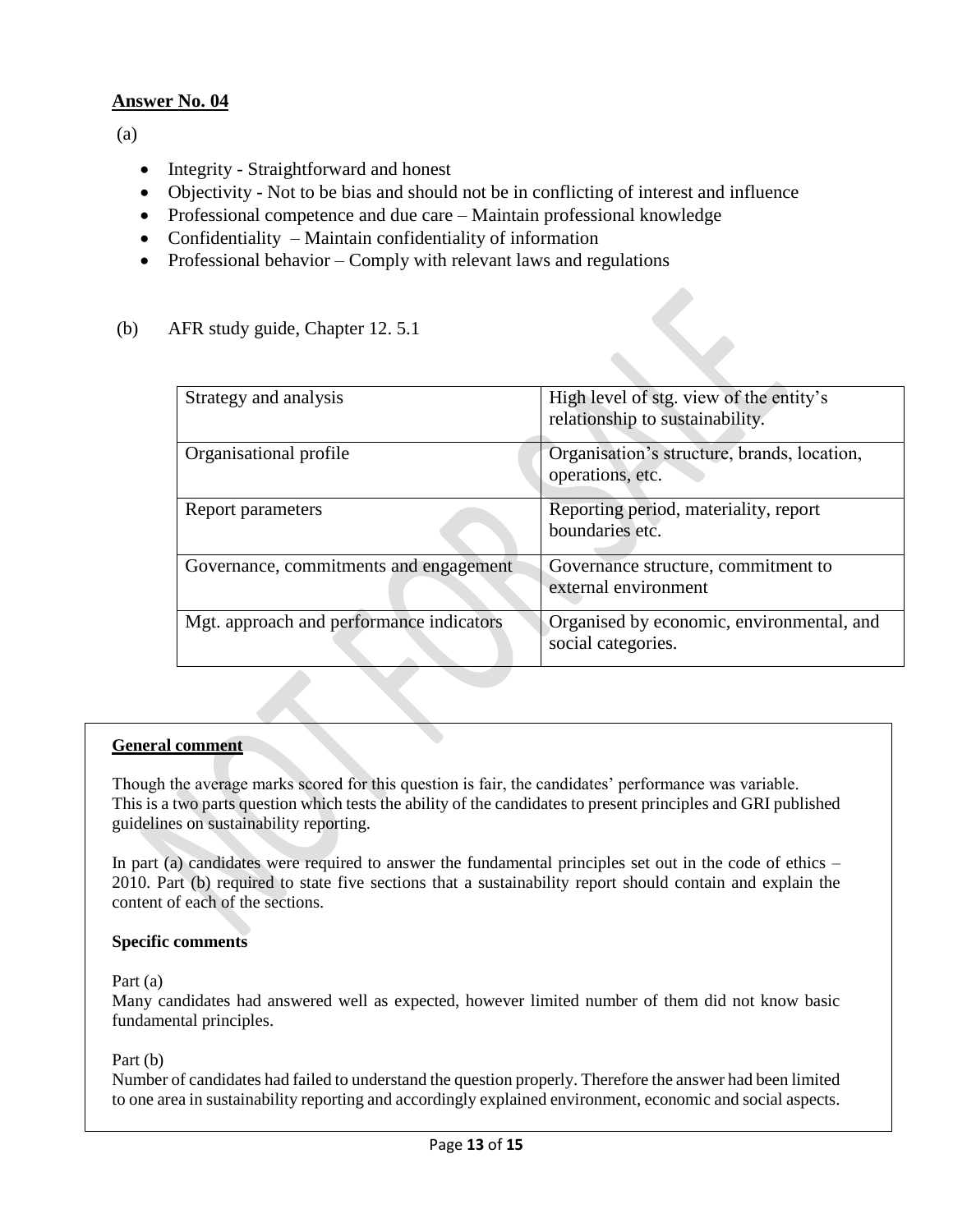The following shall be discussed.

- Key fundamental principles
	- Integrity –Whether the financial statements are true and fair. Should you re-issue the financial statements

- Objectivity – How do you stay objectively when the CFO is very forceful to insert some financial information which are not correct and not independently taken?

- Professional behavior – How do you proceed in a professional manner?

- Identify facts of the issue
	- Violation of standards. Regulations and corporate governance
	- Identify key affected parties
- How do you get involved in resolution
	- Identification of the following parties for notification
		- o ICASL for advice
		- o Notify SEC, SLAASMB
		- o Discuss the matter with auditors
	- Check the facts and collaborate
	- Notification of top management
	- Keep the meeting discussions and communications with regulators

## **General Comment**

This is similar to a case study question of checking ethical requirement for a given scenario. Majority of the candidates failed to answer correctly but average marks could have been collected for this question. Few candidates answered on ethical requirements. However they were unable to address the issue in concern and possible courses of actions.

## **Specific Comments**

Question is silent on whether the CFO is a professionally qualified one or a member of another professional accounting body. If it has been clearly mentioned, candidates could have answered correctly. i.e. CFO and the group accountant are members of CASL.